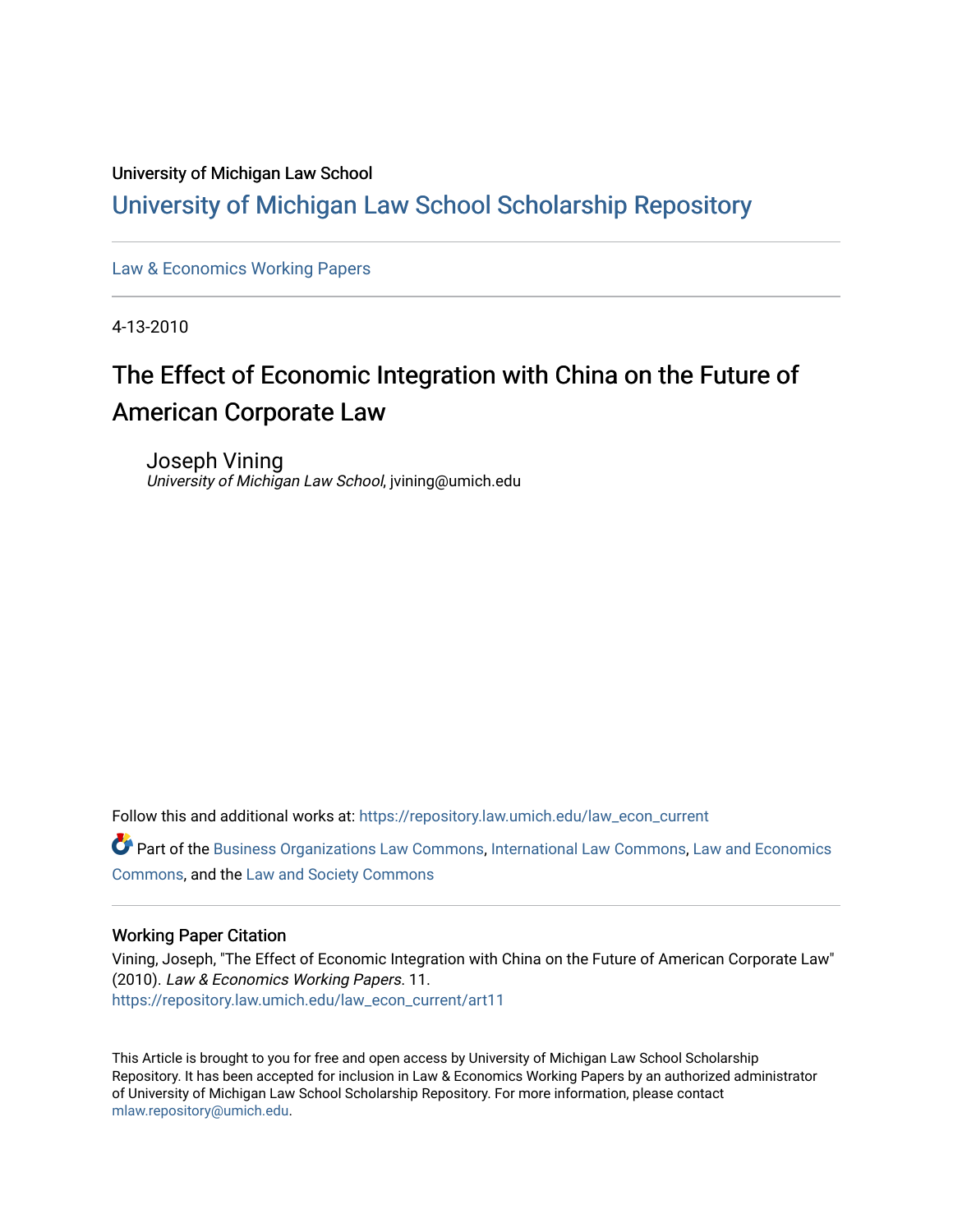**The Effect of Economic Integration with China on the Future of American Corporate Law** 

*Address to Kearny Alliance-Arizona State University Forum on Trade, China and the World Economic Order, Phoenix, Arizona, 2009* 

Seven years ago it was Enron. Today as we meet it is the American financial system as a whole that presents the question I want to add to our discussion of the integration of China into our own and the world economy through the WTO.

That question is what the term "business," as in "business law" or "business corporation," will come to mean, both in a transnational setting and in American law. In a word, the question is the future of "profit maximization," and by "profit maximization" I mean something quite as specific as is meant by it in finance theory now taught in business schools or the theory of the firm taught in economics departments. It does not mean, there, a primarily monetary interest, a primary concern for economic growth, more income, fewer costs. It means truly "maximization," a sole concern for profit. It is a familiar notion in much Western thought, indeed the hypothesis on which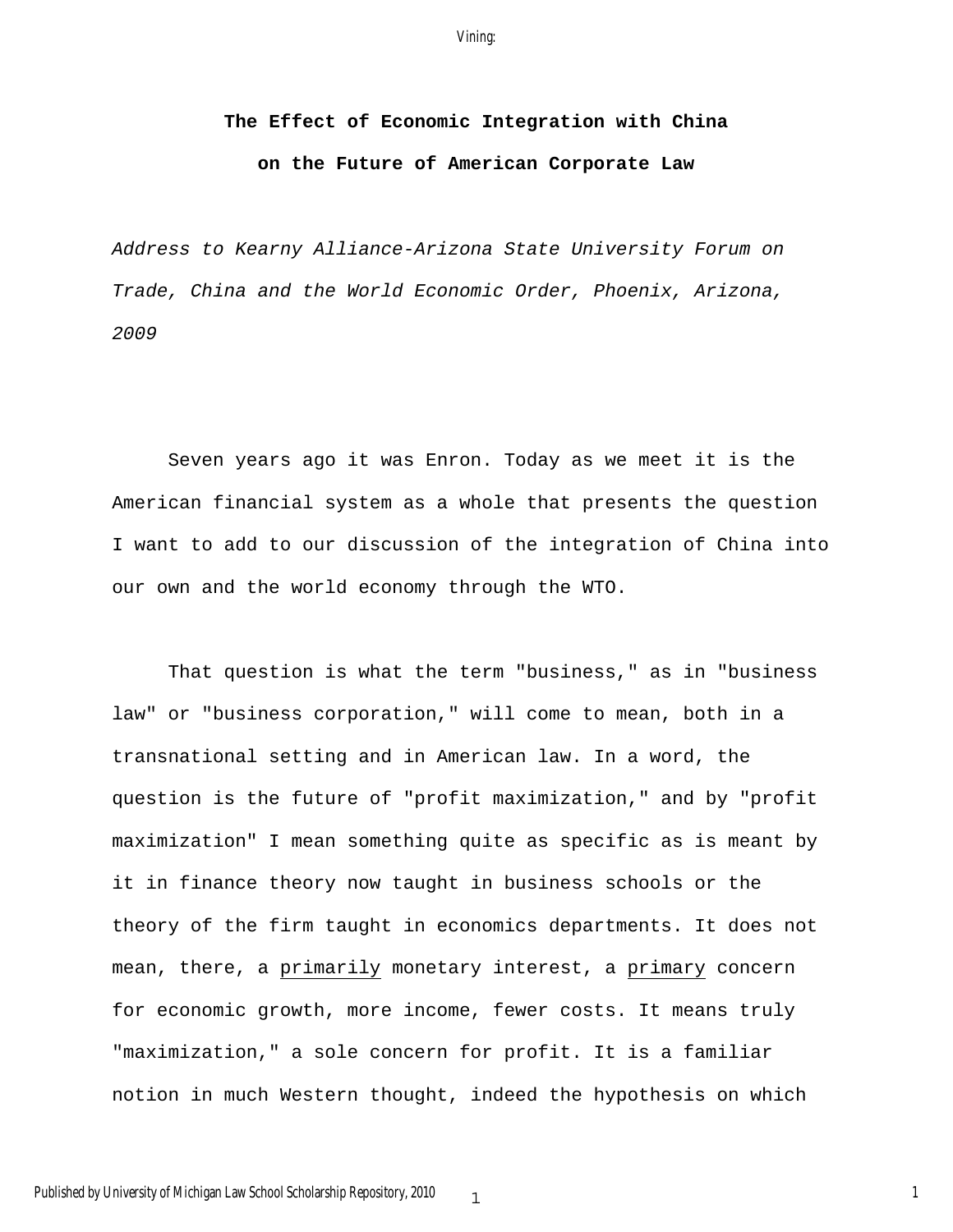organic evolution works in the non-human world. For the lawyers among us, "profit maximization" is a candidate for the critical definition of "corporate purpose" and fiduciary duty in business law. For the internationalists among us, it bears on the generally recognized meaning of basic terms such as "commercial consideration" or "business entity," terms as basic as the companion terms "contract" and "property," none of which can be reduced to the law of any one country.

What is at stake in this difference -- between, on the one hand, making economic decisions with a view toward profit, with profit as the primary consideration, and, on the other hand, making economic decisions "maximizing" profit -- is whether decision makers in the world's business corporations may or must take into account public values that are not measurable in quantitative ways. May or must they take such values into account as such, internally, not at arm's length, firing their imaginations as concerns of the corporation itself for which they act, rather than simply leading them to calculate the monetary cost to the corporation of the actions and reactions of others to whom those values are a real concern?

As streams of thought on this question merge from China and the United States, and from Europe, Japan, India, Islam, and

2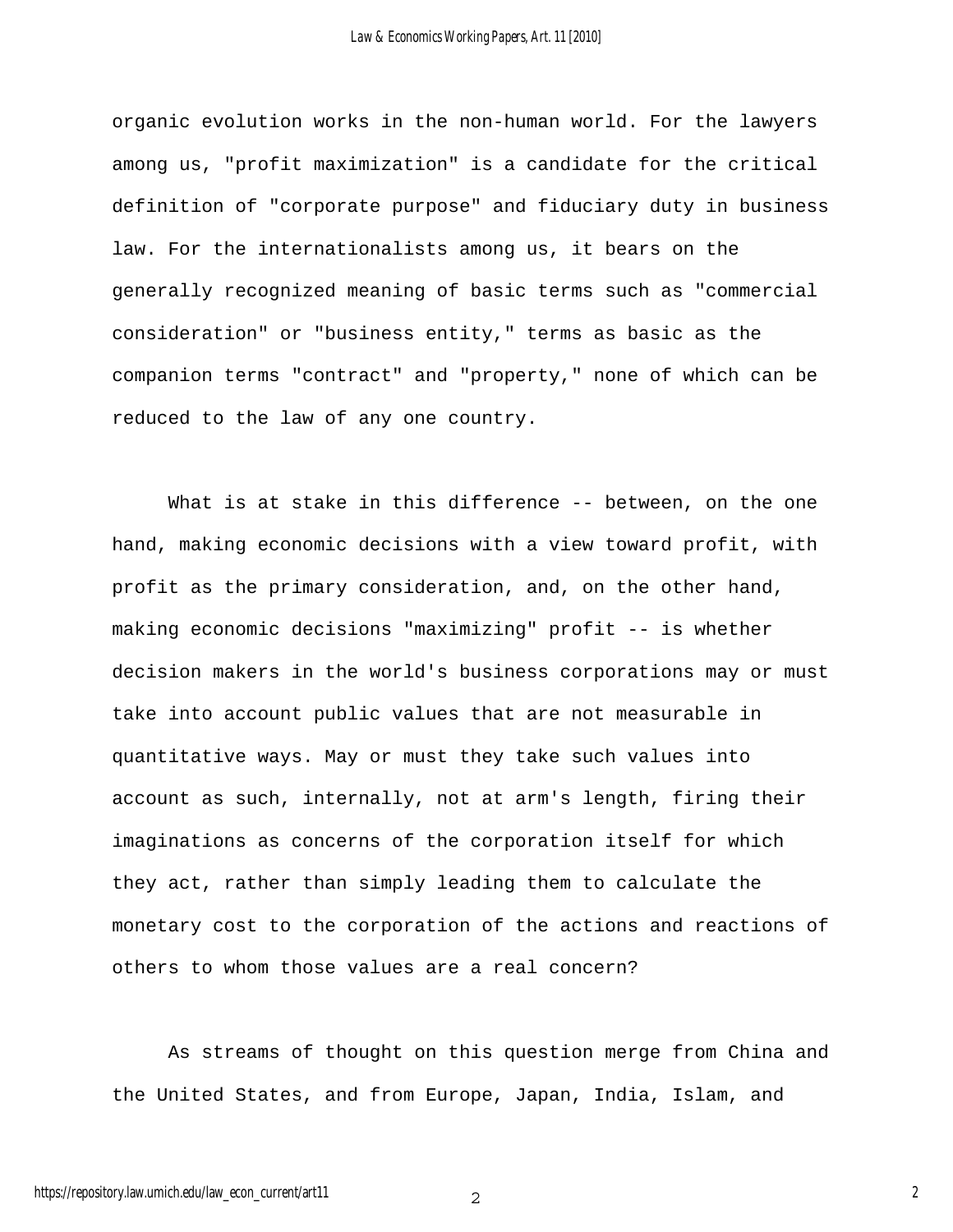beyond as well, what I and I think great numbers of people in the world sense more generally at stake is as large as can be: legitimacy, stability, the environment, a more humane world.

Now as I trace in the paper you have, American law still stands in the way of a wholly calculating and manipulative mentality in business and commerce. It is not the case that American law commands or even allows you, if you are doing your duty to the corporation, to think that in your social role as a business decision-maker you are to play a game with everything and everybody, the law included, become as it were a cynic, whatever you may be in your individual life. I think there is no doubt about this. The American Law Institute, securities law, constituency statutes in the majority of American states, rules of professional responsibility for corporate attorneys, the common law of Delaware closely read, the applicability of the criminal law to the corporation itself with corporate culpability the measure of the sanction: all these components of American law deny an exclusive interest in profit as the legal standard of good business decision-making. Corporate criminal law is especially telling in this regard, with ordinary state criminal law, manslaughter or assault, now applying to corporations as such together with the specific criminal provisions in federal regulatory regimes. Criminality corporate

#### Vining: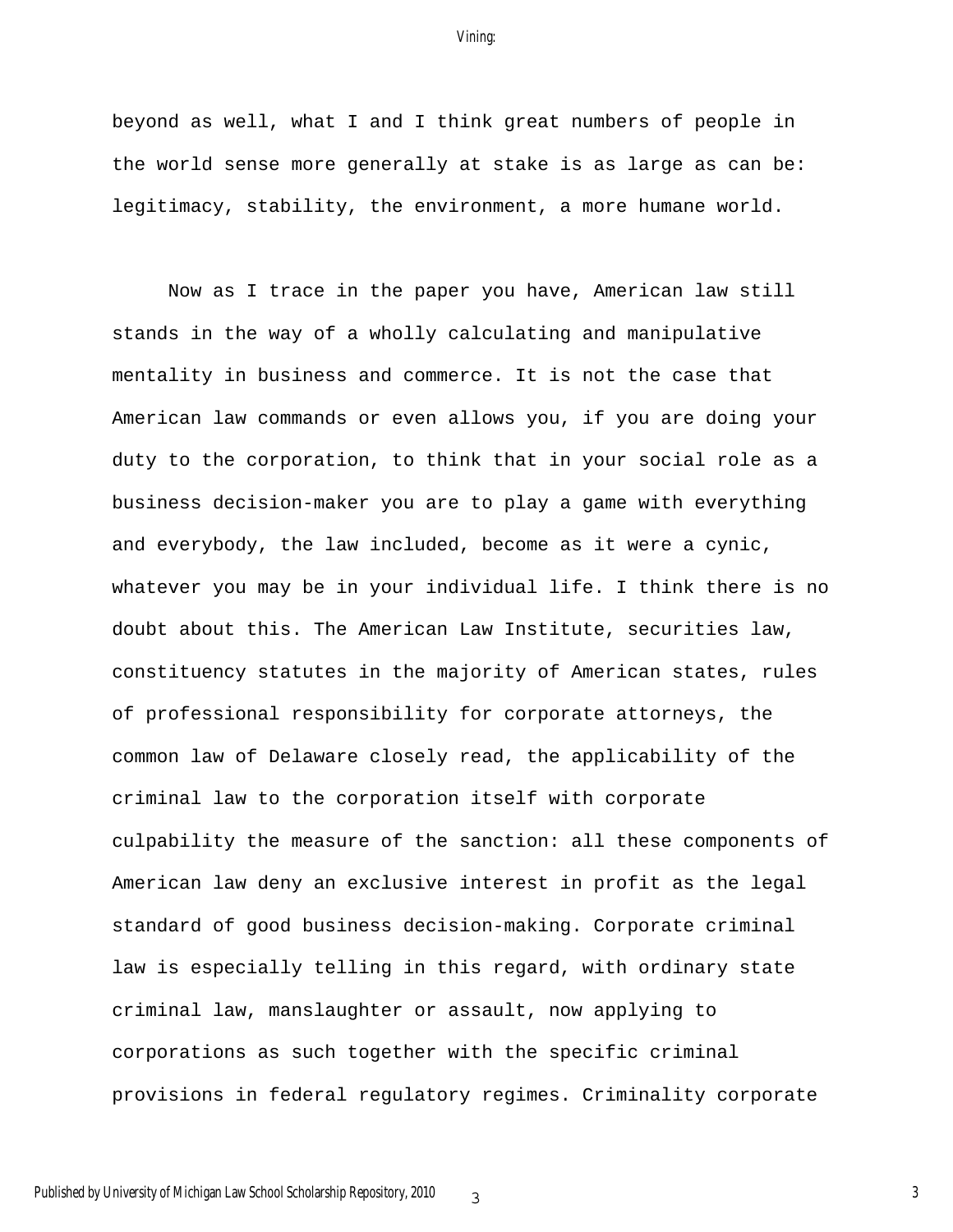or individual, as any of us who has served on a jury knows well, lies in the very failure to internalize a public value -- the value of human life, or the environment, or a competitive economic system. And yet profit maximization has been increasingly taught in business schools and is built into economic models, and this teaching and assumption has spread into American law schools.

Thus the concerns of workers for their safety or security, concerns of consumers, of communities, of and for the environment animate or inanimate, are actually said not to be business decision-makers concerns except as it is useful to make it appear that they are. Business decision-makers are really to respond only to signals in the form of contract or tort damages or regulatory sanctions, and they are meant to minimize those in any way they can as they would any other cost.

These are old issues, decades old, and whatever is taught today in business or law schools, or in international institutions, many of those who act for business institutions do not think or act in this way. What is new in the United States is the nature and source of the pressure to make "maximization" a norm, something to be openly chosen rather than something mandated by necessity. I think this pressure reflects an

4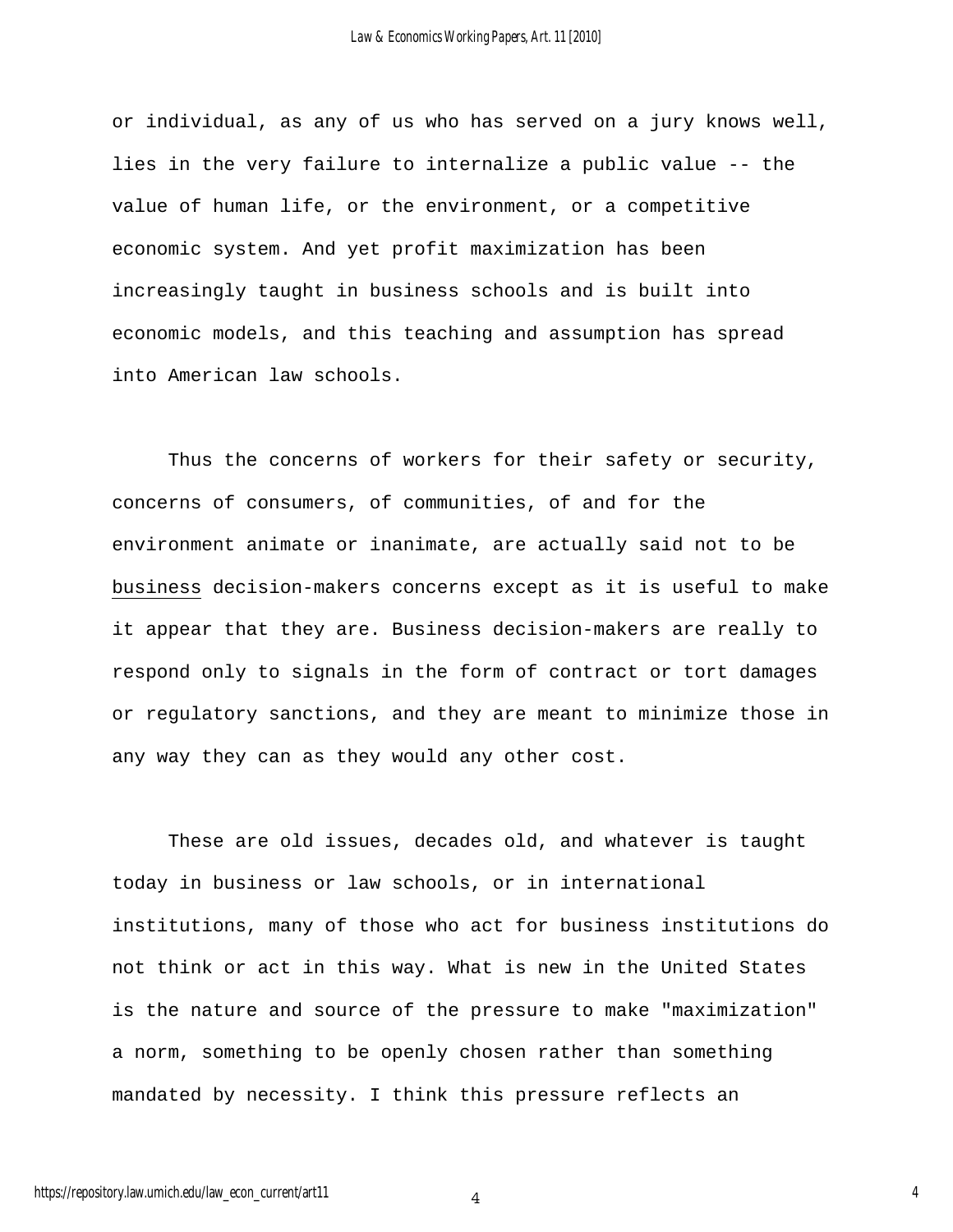increasingly serious claim on Western thought in general. "Ideology" does not quite describe what can be observed. A widespread project of "naturalizing" captures it better. Exclusive interest in profit, biological or economic, is what evolutionary biologists and many political and social scientists assume in their work of prediction and explanation of the human world, and it has been a useful and productive assumption. But moving from assuming it for predictive purposes, to asserting and teaching it, and, beyond that, to enforcing it as a norm, is a difficult thing to resist, by those who work with it or by others, because it fits a much wider thrust in Western thought that positively wants to see and understand each of us, and each of our institutions, as only self-seeking systems responding to the actions of other self-seeking systems.

Only a few years ago, China and Chinese institutions entered the world economic system, China with its ancient history as well as its twentieth century history and its present system of government. Over these few years our interest has begun to shift from how we can affect China to how we and China together can affect the world, and finally and most recently to how China will affect us. China and the Chinese are owners and creditors and investors and sometimes controlling investors, as America and the Americans are owners and creditors and investors

5

5 Published by University of Michigan Law School Scholarship Repository, 2010

Vining: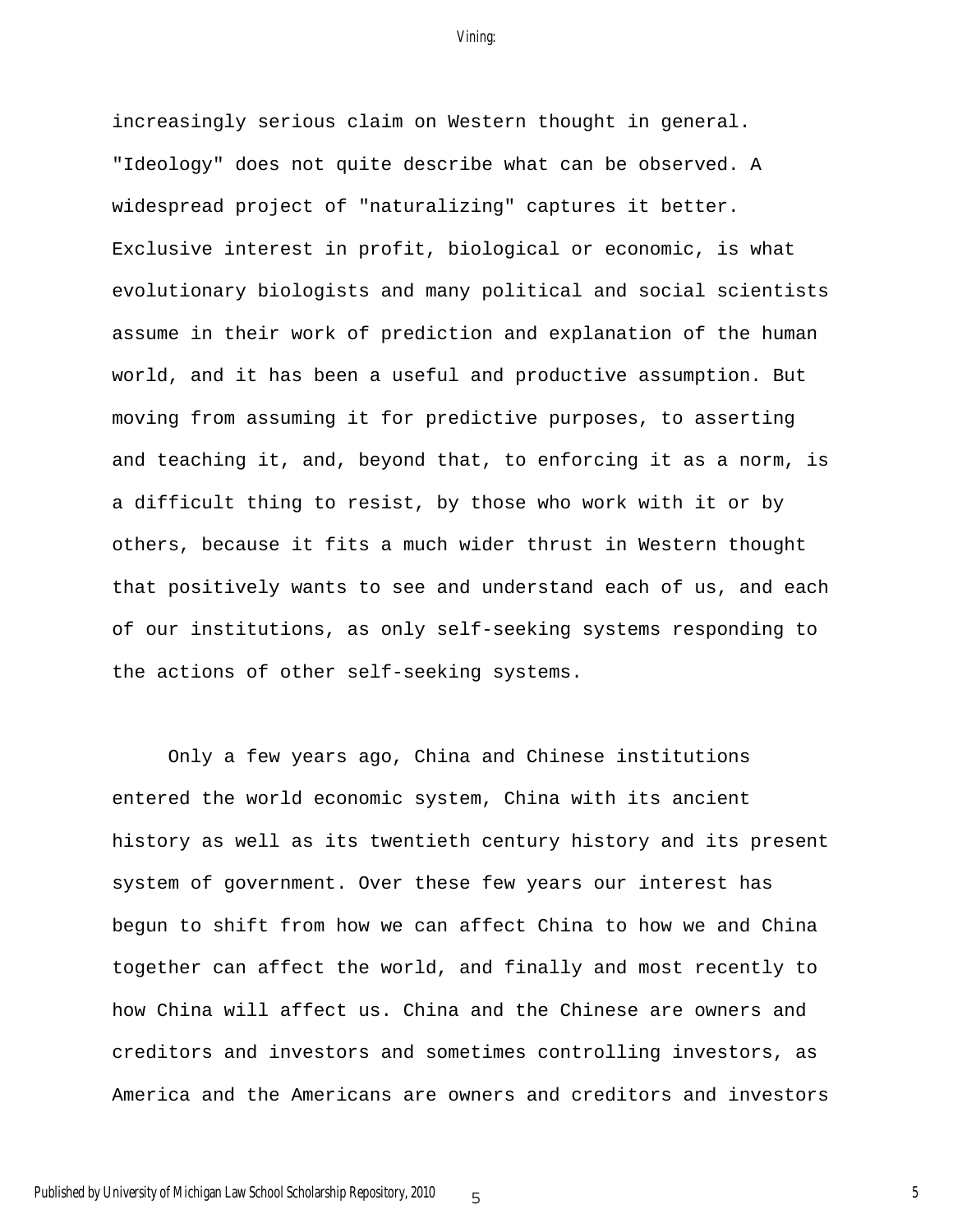and controlling investors. China is becoming legal home to business corporations, as America is. There is Chinese business law and the teaching of it, as there is American business law and the teaching of it. The paper you have was written on the occasion of China's accession to the World Trade Organization. There has been an explosion of economic activity in China since, and the Chinese Company Law I discuss was recently replaced with a newly drafted Company Law. It no longer speaks of "strengthening socialist spiritual civilization" or contains the American Law Institute's formulation of business purpose. But China's present Company Law has many of the same connections with socialist hopes as its predecessor law had, with explicit mandates, for instance, to "respect" and "undertake" "social responsibility" in addition to "commercial ethics," or explicit mandates to make worker safety in production a concern of the corporation itself, not just a concern -- as has been argued here -- of individual workers, or their unions, or public prosecutors, to which those acting for a business corporation might choose to respond if it seemed profitable to do so.

It is easy to observe a huge gap between command and response, theory and practice, in these runaway last years. But the twentieth century struggle between militant "socialism" and "capitalism" did not end in utter elimination of the influence

6